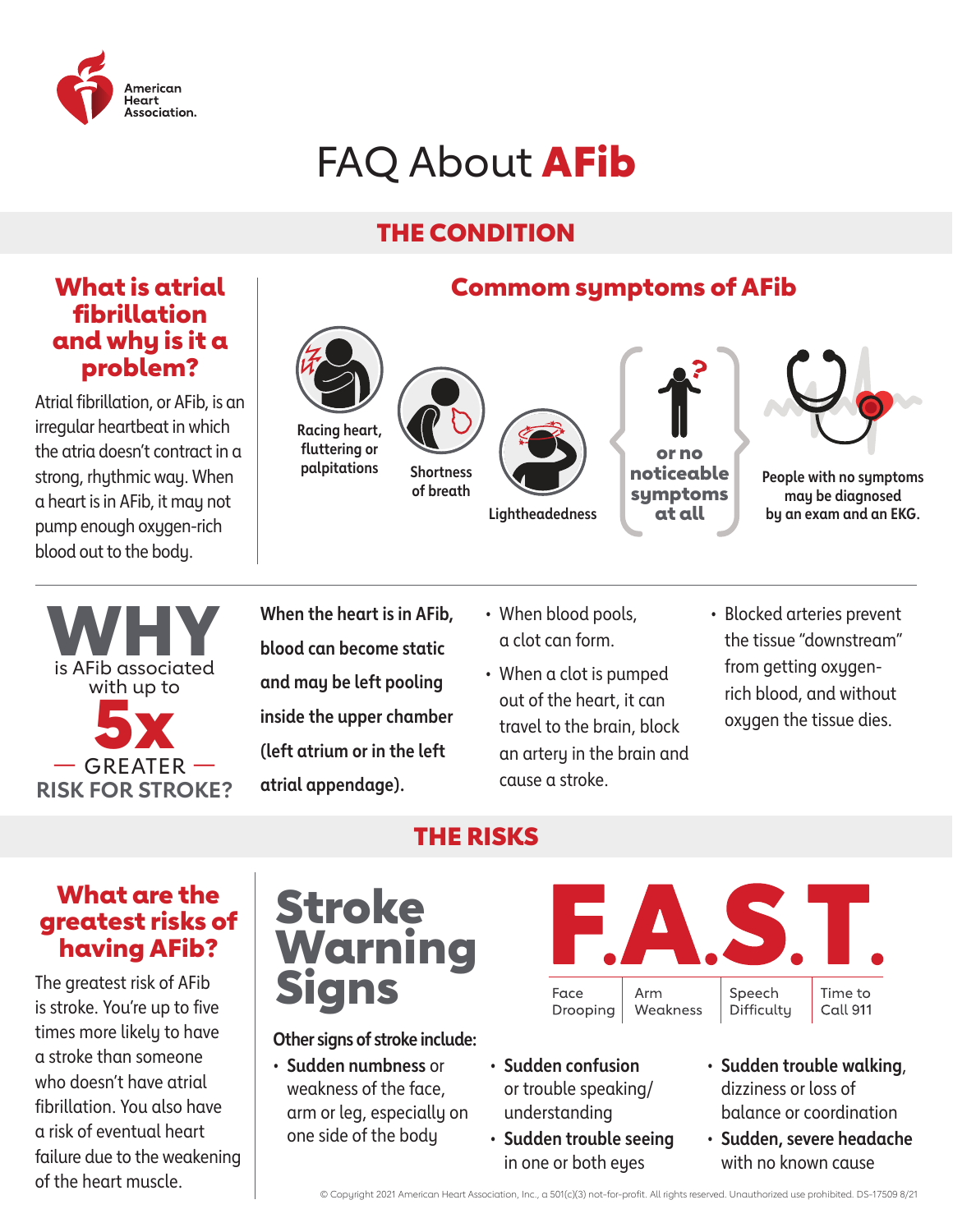

### HOW DID I GET AFIB?



In certain cases, medical intervention may restore the heart's normal rate and rhythm, and many AFib patients need medication to lower stroke risks. AFib interventions may include **cardioversion, blood thinners and medications for rate and/or rhythm control. Catheter ablation** or **surgery** may be necessary if other treatments fail to reduce risks and symptoms. Tell your doctor if you're having symptoms and follow your doctor's advice until otherwise directed.



### If I have no AFib symptoms, am I still at risk for stroke?

**Racing heart, fluttering or palpitations**

Possible risk factors for AFib are:

**Yes! Don't stop taking medication because you're not experiencing noticeable symptoms.** 

Many people with AFib take anticoagulant medications to lower stroke risks.



### When do I see my doctor?

As soon as you notice the symptoms of AFib, contact your doctor. Even if your symptoms go away, it's still important to have a physical

exam and monitor your heart's activity.

#### **Symptoms may include:**

• Racing, fluttering, pounding or irregular heartbeat



**of breath**

**Shortness Lightheadedness**

- Fatigue, dizziness or lightheadedness
- Shortness of breath or fainting
- Anxiety

© Copyright 2021 American Heart Association, Inc., a 501(c)(3) not-for-profit. All rights reserved. Unauthorized use prohibited. DS-17509 8/21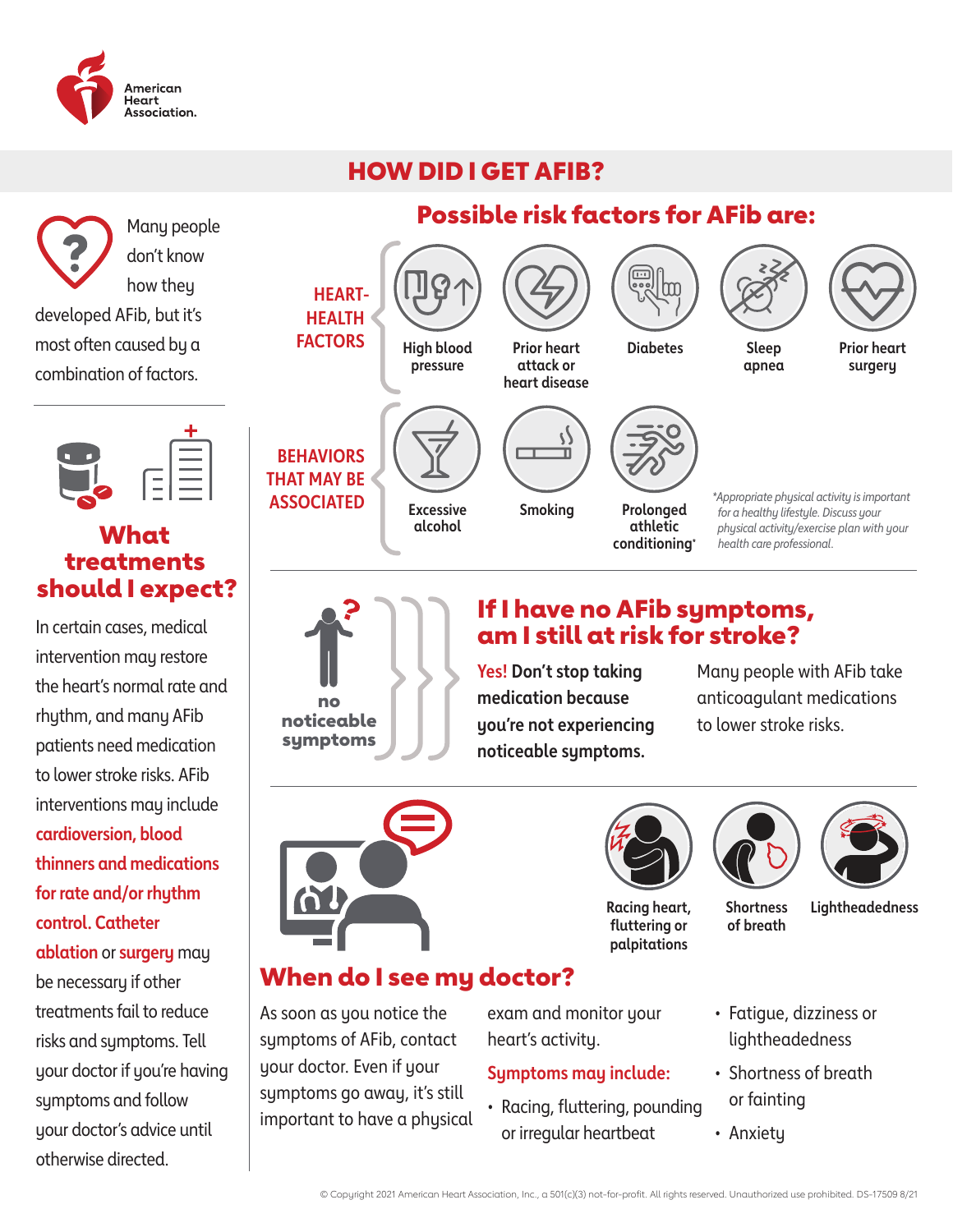

### LIVING WITH AFIB



### Does having AFib mean I need to wear a medical alert bracelet or carry a card in my wallet?

In any emergency, having a patient's medical history is helpful. Be sure to write down the medication and dose. **If you're taking oral** 

**anticoagulant medications** (blood thinners), **consider wearing a medical alert bracelet or carry a wallet** 

anxiety, poor sleep and/ or sleep apnea, excessive alcohol and exercise that increases the heart rate above a certain point. It's important to note that exercise is beneficial for many people with AFib.

**card to be sure health care professionals know how to best care for you if an emergency occurs.**



**Caffeine and energy drinks\***

### Can I tell when I'm going to have an episode of AFib?

**COMMON "TRIGGERS"**

Some people can feel when they're in AFib and some don't know. Either way, you may be able to control "triggers." In some people, different things cause their AFib to flare up.

**Common triggers may include:** caffeine, stress or

> **Excessive alcohol**



**Poor sleep and/or sleep apnea**

*\*Although normal amounts of coffee shouldn't trigger AFib, further study may be warranted for energy drinks and excessive caffeine intake.*



### Am I able to have sex or exercise?

Yes, as long as you're cleared by your doctor, you can perform normal activities of daily living that you can tolerate.





Most can but check with your doctor. Some people experience dizziness or fainting with their AFib episodes. If you feel dizzy or lightheaded, pull over to the side of the road and stop.

**Discuss with your health care professional** how to know if and when your AFib symptoms need to be checked by a health care professional.

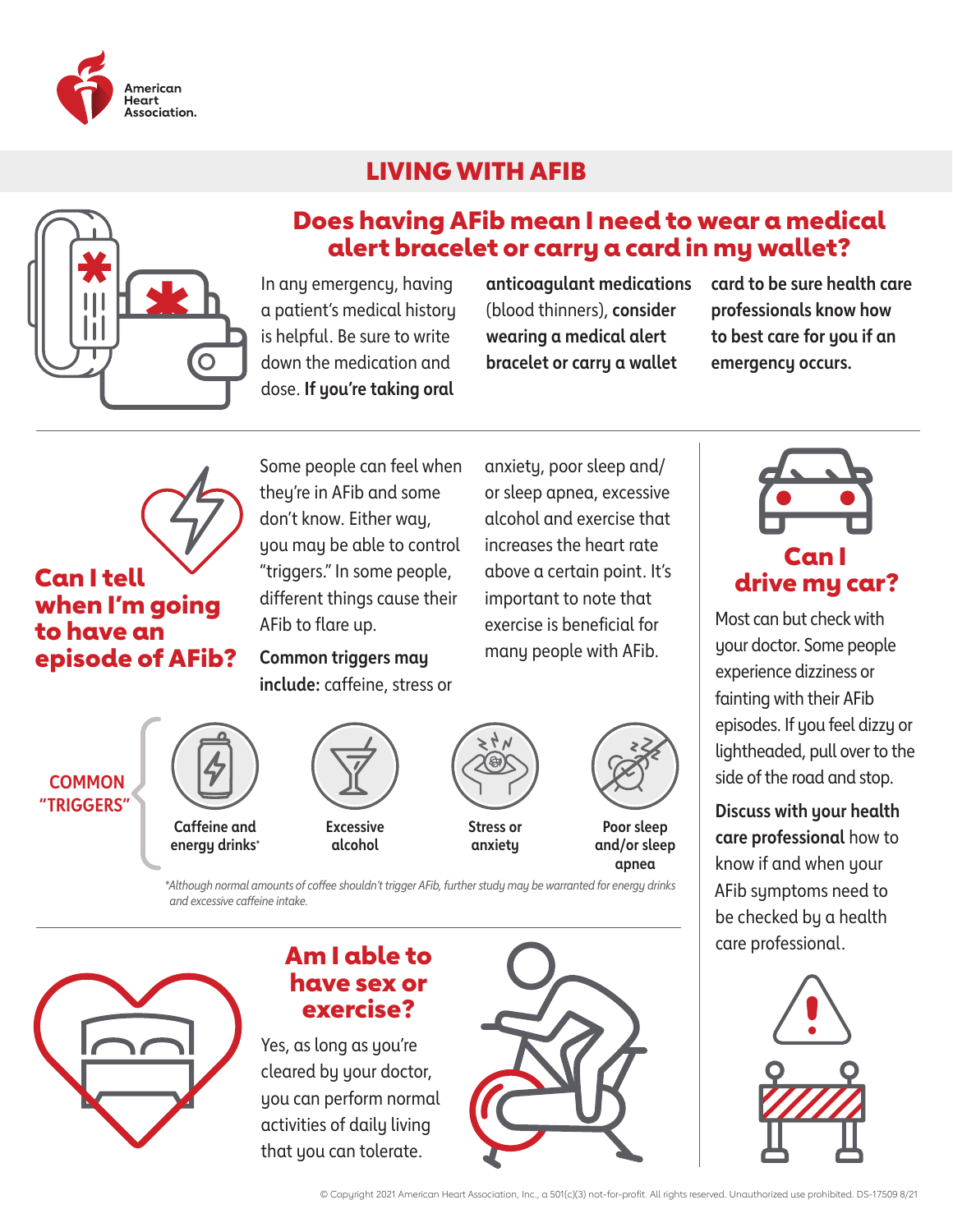

### AFIB MEDICATIONS

### What medications will I be on and how do they work?

Medications should be prescribed for people with stroke risk factors to help prevent blood clots that can cause a stroke. Rate or rhythm control medications may also be prescribed. You

may also be on medications for other underlying conditions. Your doctor will need to know what you're currently taking so your new medications will not interfere.



### Some AFib medications your doctor might prescribe for you are:



#### **RATE CONTROL**

This type of medication helps lower the heart rate and some regulate the pace of electrical currents sent from the atria to the ventricle.



#### **RHYTHM CONTROL**

This type of medication helps keep the heartbeat patterns or rhythms normal.



#### **ANTICOAGULANTS OR BLOOD THINNERS**

These medications reduce the risk for blood clots forming that can lead to stroke or treat an existing blood clot.



#### **TAKE AS PRESCRIBED!**

Medications are prescribed for a reason. Always take them as written and talk with your doctor before making changes.

### Anticoagulants lower risks for stroke for people who have AFib. Know the facts.



### **1 Many people with AFib benefit from stroke protection.**

If you have AFib and risk factors for stroke, talk with your doctor about how to **lower your risks**.



### **2 Find out your stroke risk score. Tools** can help AFib

patients better understand their risk scores. Discuss your score with your doctor.

**3 Follow your plan.** If risk-lowering medication is prescribed for you, **keep taking it** unless you and your doctor decide together to change it.



### Speak up!

**It's critical that you and your doctor talk about your level of risk to decide the best treatment.**